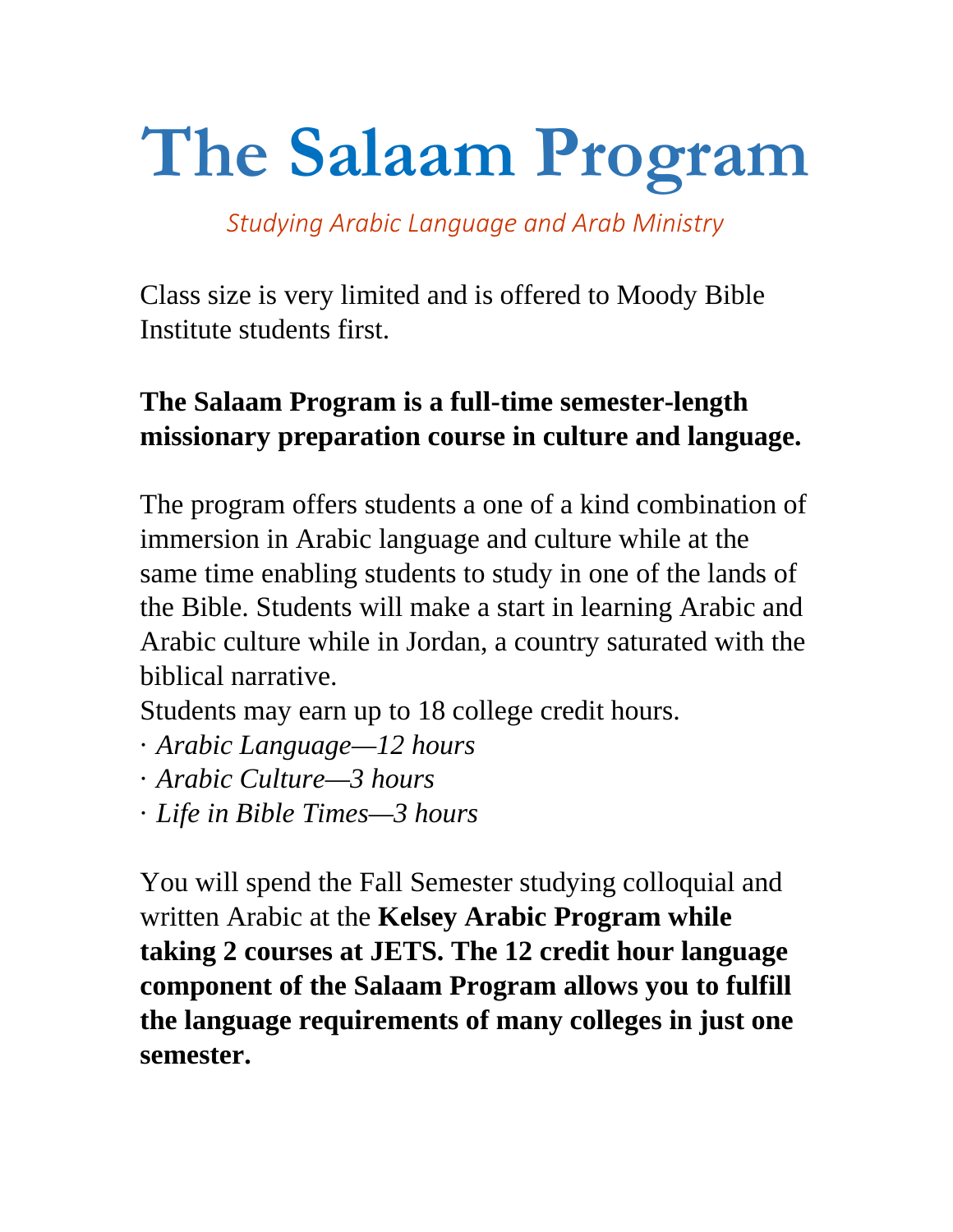## **WHAT IS THE KELSEY ARABIC PROGRAM?**

For more than fifty years, the Kelsey Arabic Program has proved itself an effective language learning institute for those whose aim is to engage in ministry in the Arab world. **With a thoroughly international flavor, the program is primarily for Christian workers.** Students will study alongside those already serving or who are training to serve Christ in the Arab World.

### **WHAT IS JETS?**

**The Jordan Evangelical Theological Seminary** (JETS) is a seminary situated near Amman, Jordan offering courses in Arabic at the bachelors, masters and doctoral levels to train Christian servant-leaders for the Arab world.

**JETS** is accredited by agencies in Asia, the Middle East and Europe. Most of the JETS students are from Jordan, Egypt and Sudan.

### *JETS and the Kelsey Program work together preparing people for service in this critical part of the world.*

## **WHY STUDY IN JORDAN?**

Jordan is a user-friendly country in which to learn Arabic, because it has been an island of peace in a turbulent region. The tragic events that have taken place in neighboring countries have arguably made Jordan the premier choice for those wanting to study Arabic for Christian ministry.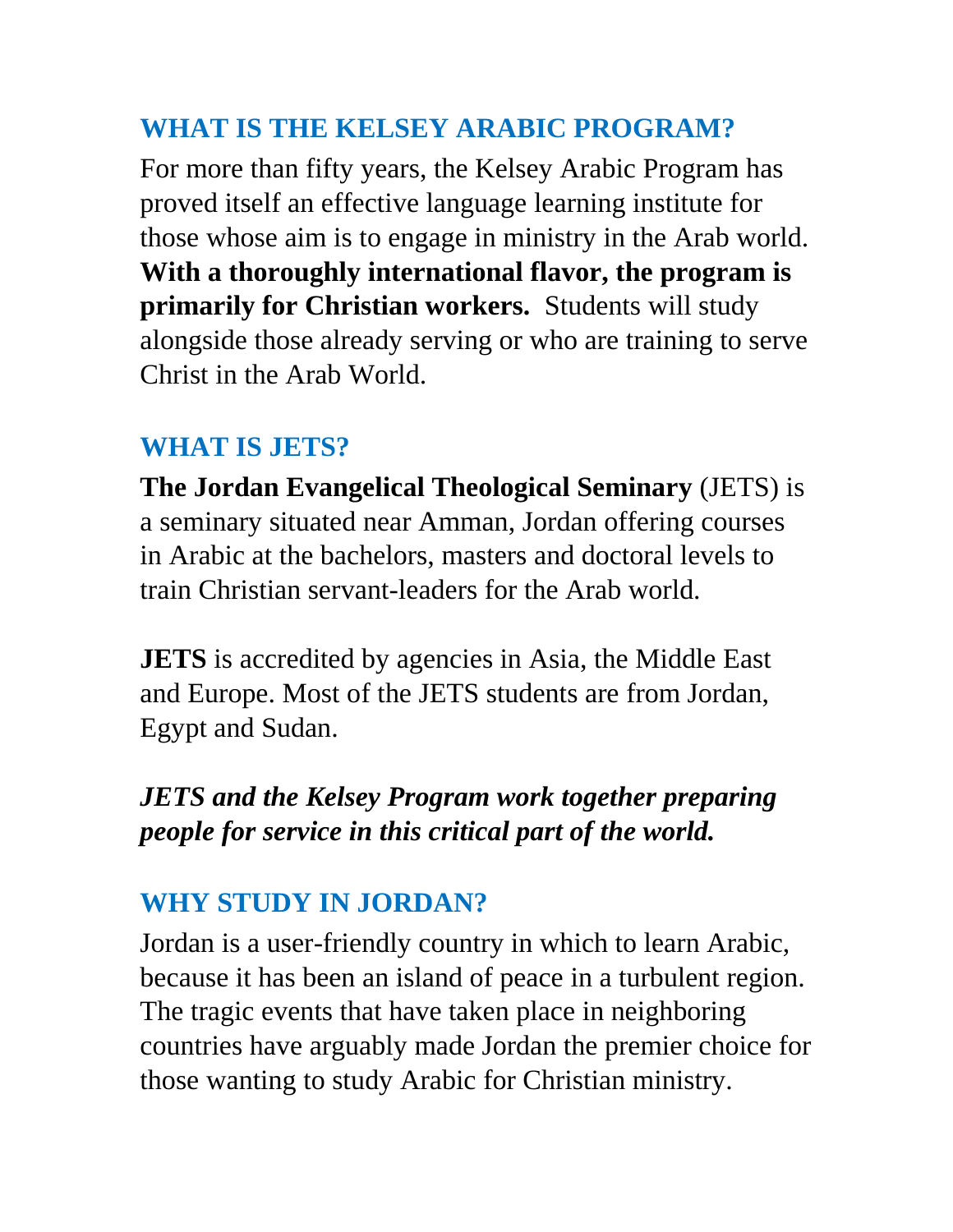Jordan is an ideal place for getting a feel for overseas service.

### *Another reason to study in Jordan is its affinity with the culture of Bible times.*

As well as its connection with personalities and events mentioned in the Bible, Jordan offers students insights into the world of the Bible because of the relative closeness between Arabic culture and the culture of the Old and New Testaments. Also, many events mentioned in the Old Testament happened east of the Jordan River, which is now the modern country of Jordan.

## **WHO SHOULD COME ON THE SALAAM PROGRAM?**

SALAAM is for any student thinking of future service in the Arab world and who is interested in hands-on overseas experience. Salaam is a study program, and not a casual tourist experience. Students will have a regular ministry placement serving alongside local Christian workers. This placement is sometimes among expatriates which is valuable in giving insights into what it is like for families serving in this part of the world.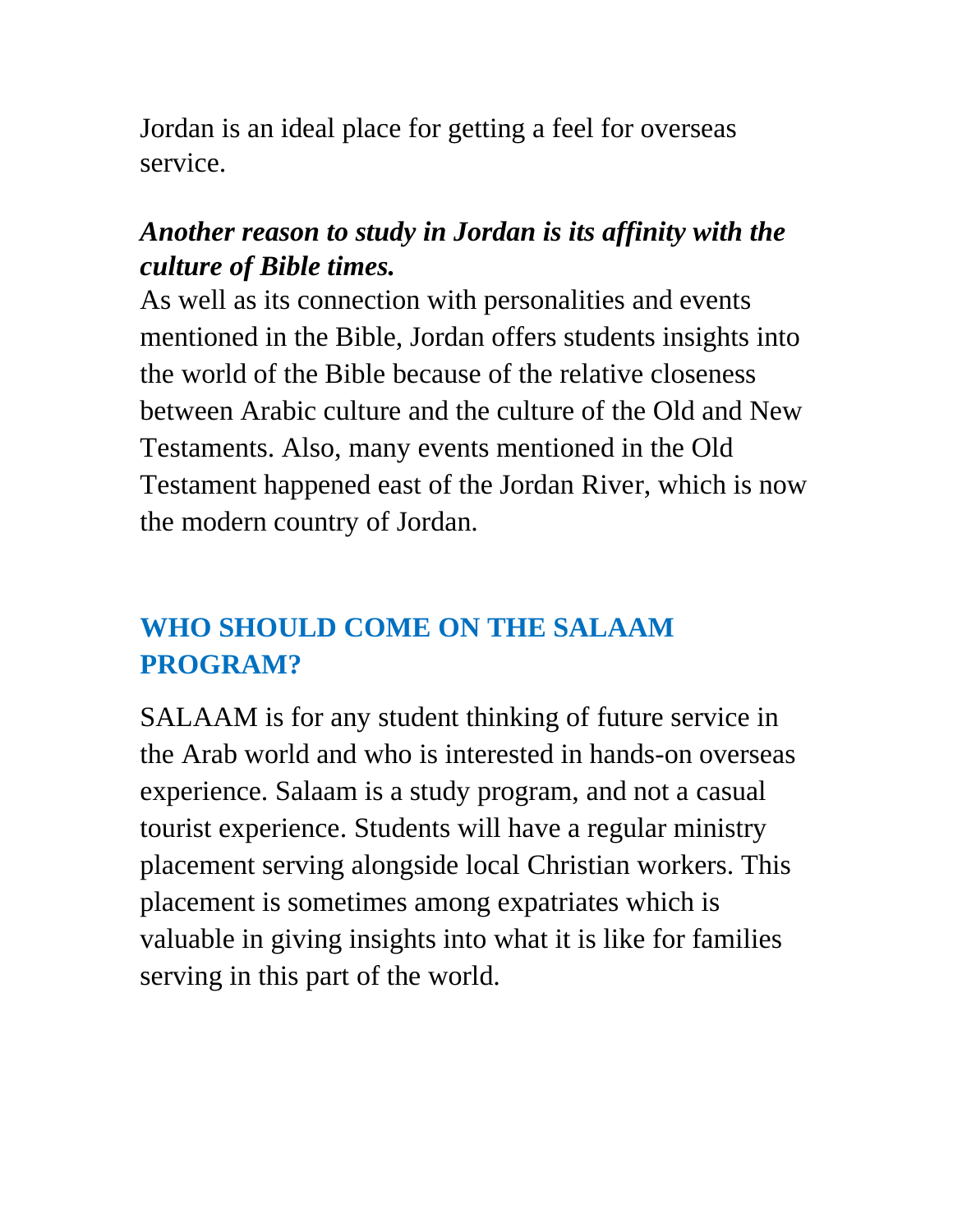## **\*SALAAM PROGRAM BEGINNING AND END DATES**

\*Exact dates for 2020 are yet to be determined:

Approximate dates:

\*May 1—Application to the program due and shortly after the first payment will be due

\*August 1—Final payment is due to JETS

\*August 5—Arrive in Amman, Jordan

\*August 16—First day of Kelsey classes

\*December 20—Last day of Kelsey classes

#### **WHERE WILL I BE LIVING?**

Women will be living in a church guest house and men will be living in shared apartments.

## **WILL I NEED A VISA BEFORE I ARRIVE IN JORDAN?**

As an American citizen you will easily get a Visa at the Jordanian border or upon arrival at the Queen Alia International Airport.